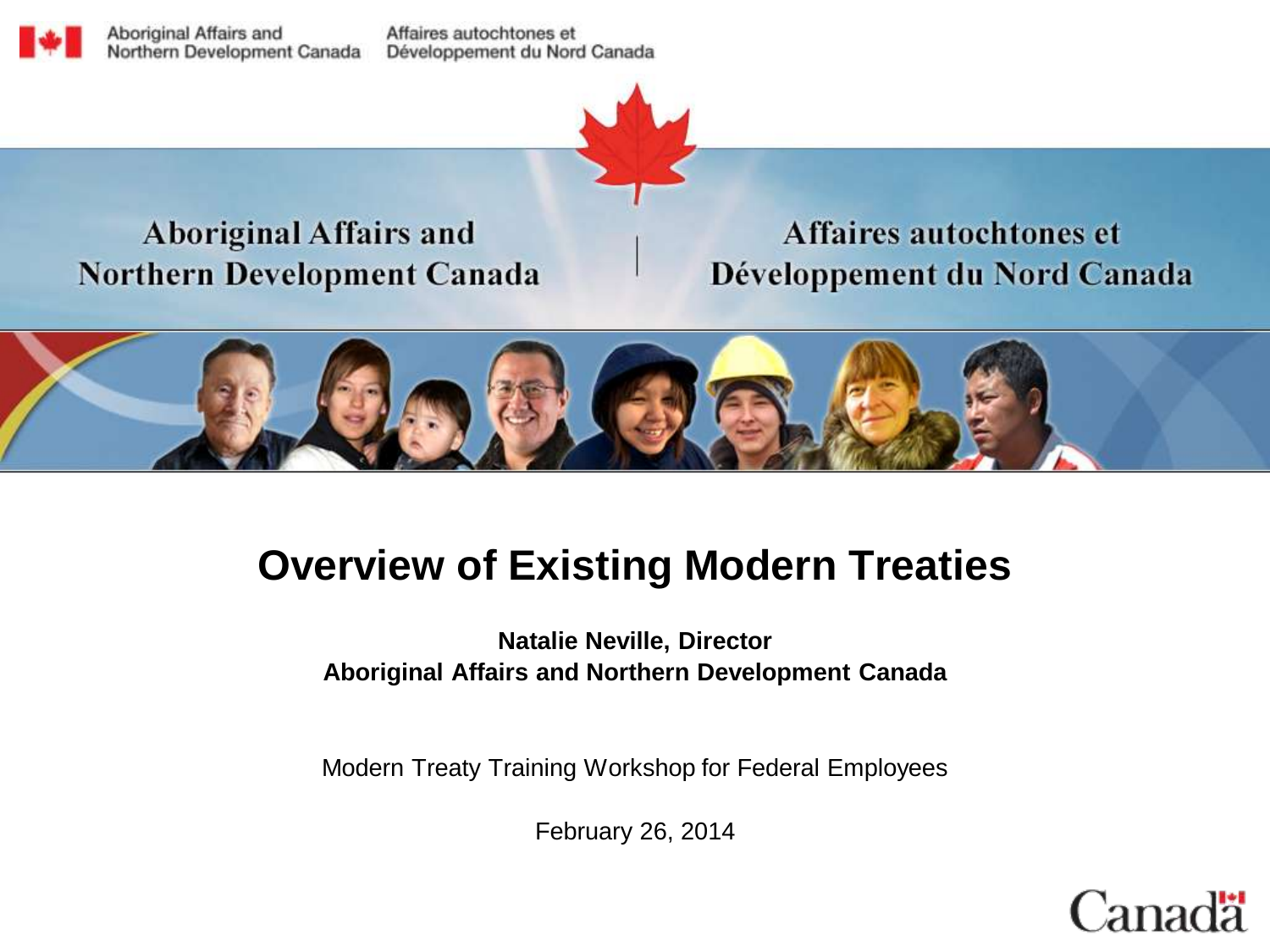# **Overview of Modern Treaties**

- There are 26 comprehensive land claims and self-government agreements in Canada that have been implemented since the announcement of the Government of Canada's Comprehensive Land Claims policy in 1973 and the establishment of the BC Treaty Process in 1992. The modern treaties cover over 40% of Canadian land mass.
- Modern treaties provide ownership, use and management over lands and natural resources for Aboriginal groups for a clearly defined package of rights and benefits agreed to in the settlement Agreement. These rights and benefits are legally protected under Section 35 of the *Constitution Act, 1982.*
- Common goals of comprehensive land claims and self-government agreements in Canada are to:
	- Promote strong and self reliant Aboriginal communities**;**
	- Establish certainty and clarity re. ownership and management of lands and resources;
	- Contribute to creating a positive environment for investment and the development of Aboriginal businesses (Airlines, Commercial leasing, fisheries, Construction, etc);
	- Enable Aboriginal groups to position themselves to take advantage of resource development (economic measures such as impact and benefit agreements, training and procurement provisions);
	- Ensure a meaningful, effective voice in land and resource management decision making (land use plans, heritage co-management, parks co-management, etc);
	- Contribute to the protection of the cultures of Aboriginal signatories.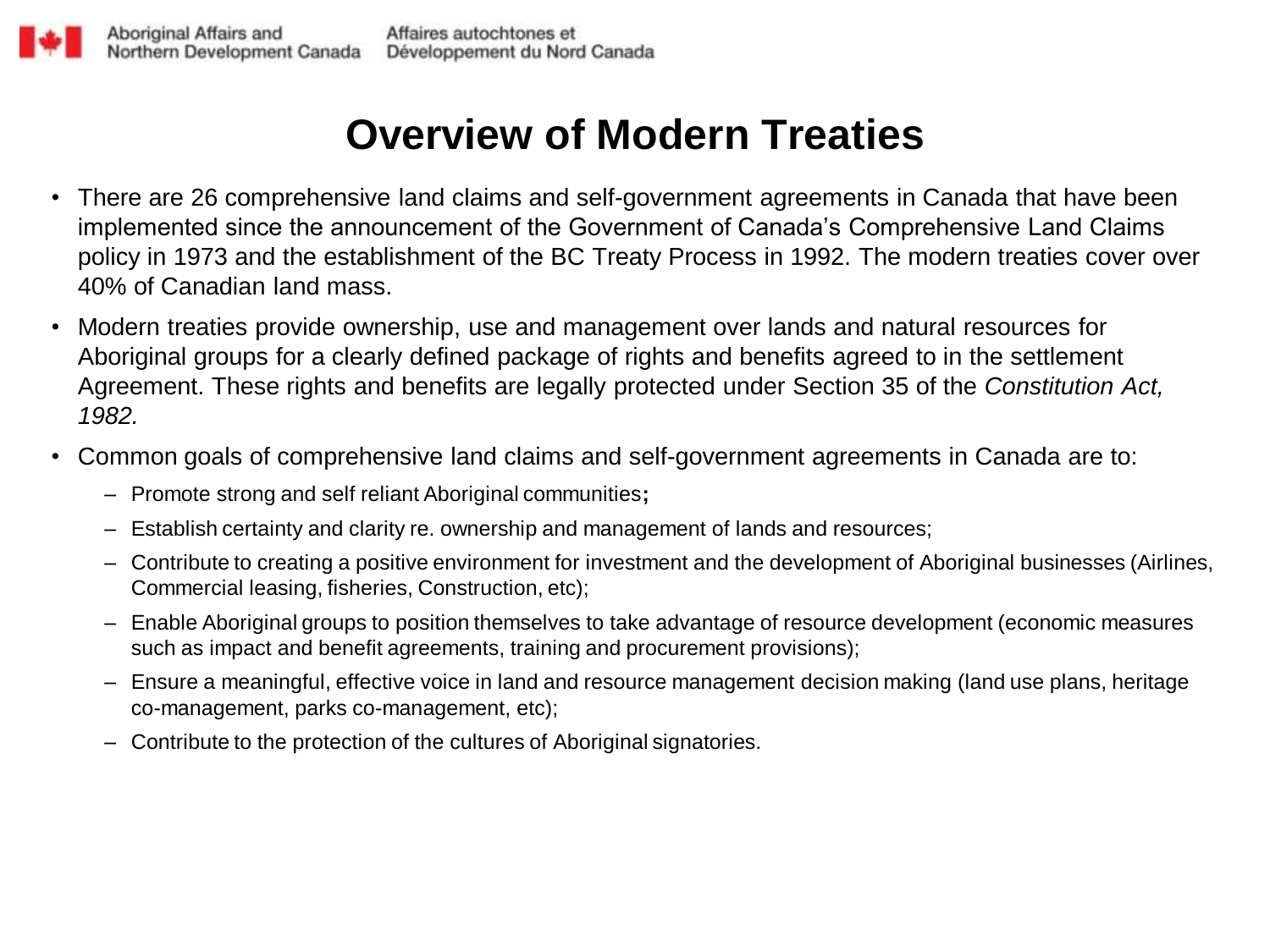## **Overview of Modern Treaties Continued**

- The signatories to a modern treaty include the Aboriginal group, the federal government and the relevant province/territory. The James Bay and Northern Quebec Agreement is an exception to this because there are seven signatories on the Agreement.
- Each modern treaty covers a multitude of subjects and touches on the jurisdictions of three levels of government. Each brings different views, perspectives and priorities to the table.
- Within the federal government modern treaties impact the mandates of multiple departments and agencies, taking a whole-of-government-approach to implementation.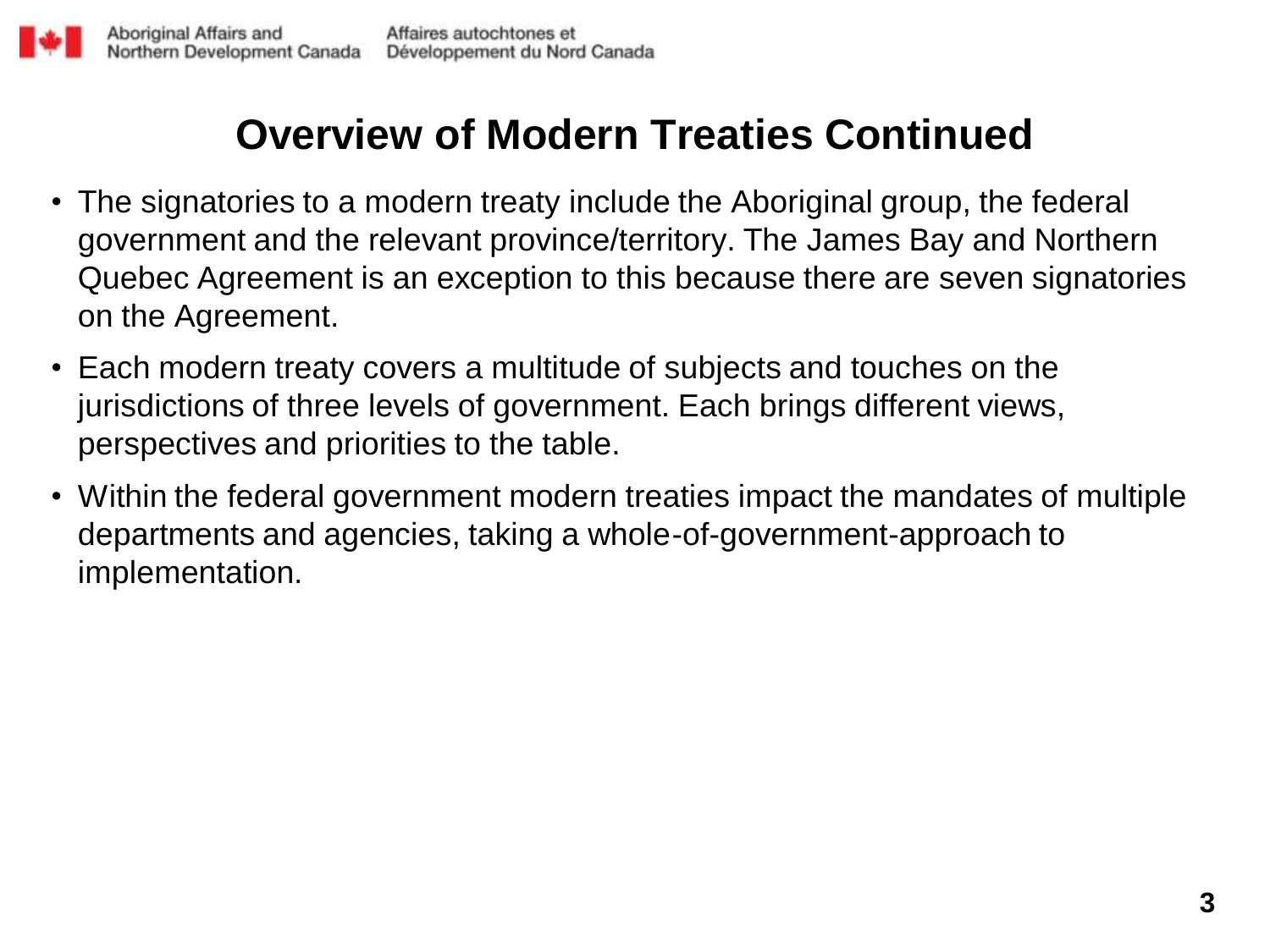### **Modern Treaties in Canada**

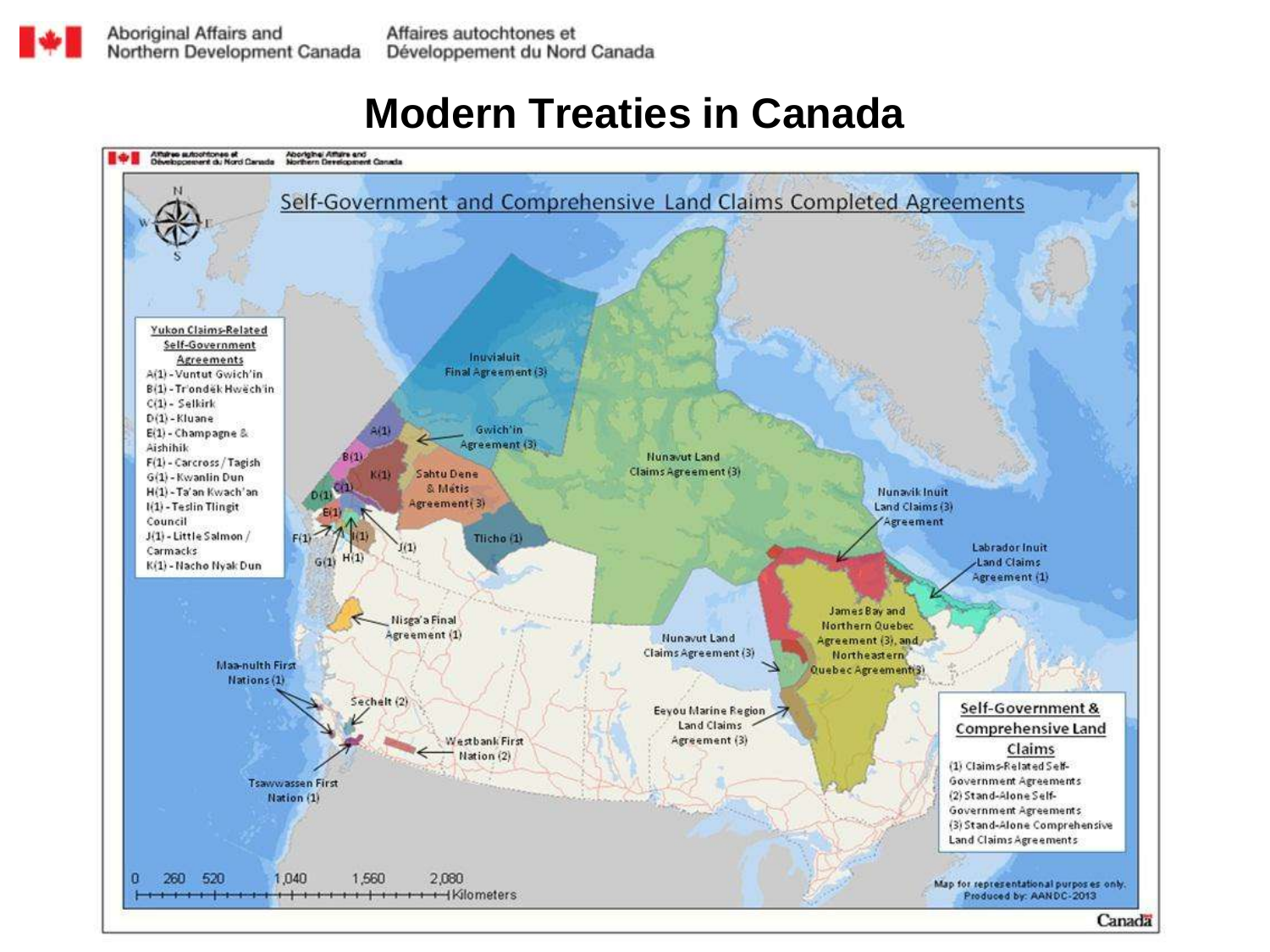### **Diverse Agreements, Diverse Signatories**

- Many types of modern treaties have been negotiated to fit the wide variety of cultures, geographical contexts, and history of Aboriginal peoples across Canada.
- The different types of agreements highlights the unique needs, priorities and concerns of Aboriginal people across Canada. The languages, cultures and economic circumstances and economies of scale of Aboriginal groups differ greatly, and as a result, no two agreements are exactly the same.
- Modern treaties have been settled with a wide variety of First Nations, Inuit and Métis and differences exist between Agreements settled in the Northern territories and those settled in the Provinces in the South (jurisdictions differ, and different factors are at play such as devolution in the Northwest Territories).
- In some cases, agreements are with individual Aboriginal organizations (e.g. the Nunatsiavut Government formerly the Labrador Inuit Association), or aggregates such as the Yukon Umbrella Agreement which covers (11 First Nations).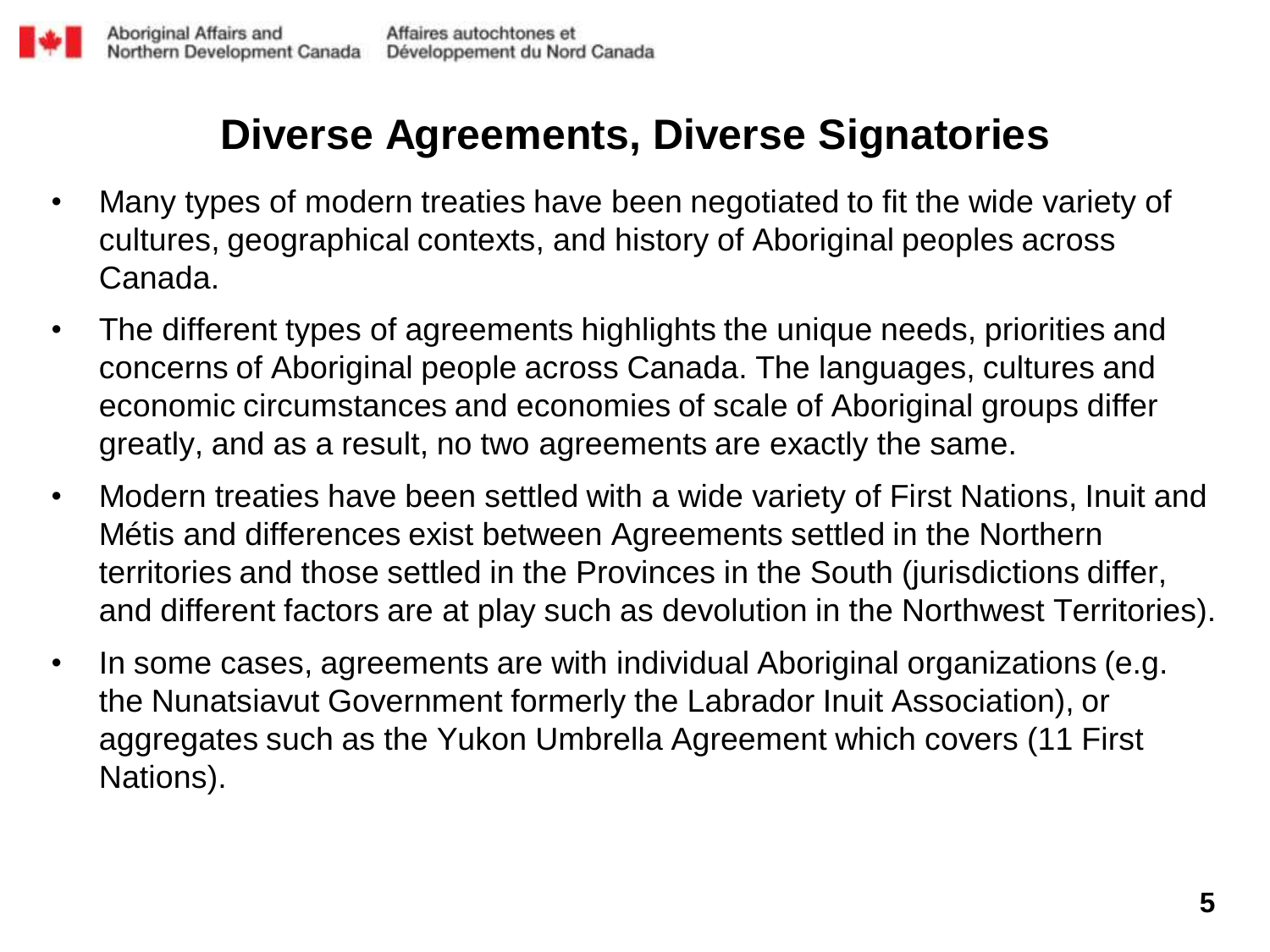### **Types of Agreements – Self-Government**

- 1. Stand Alone Self-Government
	- Set out arrangements for Aboriginal Governments to:
		- Govern their internal affairs;
		- Adopt greater responsibility and control over decision making;
		- Assume law-making authority over a comprehensive range of jurisdictions (including governance, social and economic development, education, health, lands and more);
		- They also involve Fiscal Financing Agreements (FFA) or Financial Transfer Agreements (FTA) that state which areas the Aboriginal Government can draw down program and service delivery from either the federal and/or provincial/territorial governments

EXAMPLES: *Nisga'a Final Agreement, Westbank First Nation Self-Government Agreement, Twassen, Maa-nulth Final Agreement*

#### 2. Sectoral Self-Government

– Sectoral Self-Government Agreements allow Aboriginal groups to draw down only one or two areas of jurisdiction from the provincial/territorial level which provides them with greater autonomy over decision making

EXAMPLE: An *Agreement with Respect to Mi'kmaq Education in Nova Scotia*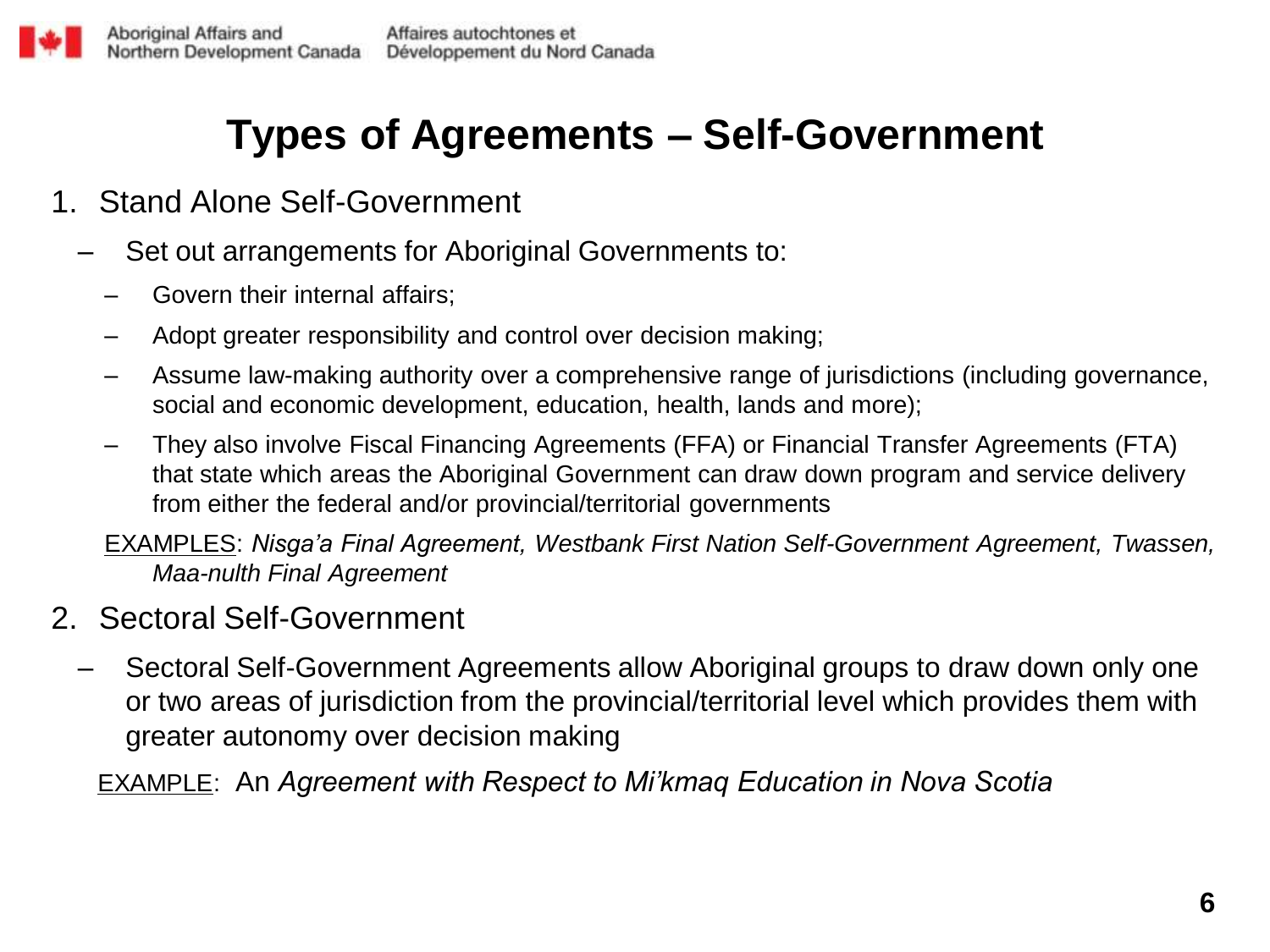# **Implementation Plan/Contract**

- The Implementation Plan/Contract is an accompanying document to the settlement agreement.
- It acts as a 'how to guide' for implementing treaty obligations, identifying activities, timeframes, responsible parties, and resources that were agreed upon to give effect to the agreement.
- An Implementation Plan/Contract is typically effective for a 10-year period and in Year 8 of implementation, the Parties begin the process of reviewing the Plan/Contract and commencing the renewal for the subsequent planning period.
- Examples of current and upcoming Implementation Plan/Contract renewal processes include Gwich'in, Sahtu and Dene Métis, T'licho, and Labrador Inuit Land Claims Agreement.
- The Inuvialuit Final Agreement does not have an Implementation Plan, but it is currently undergoing discussions to renew funding for the treaty partners and the Boards.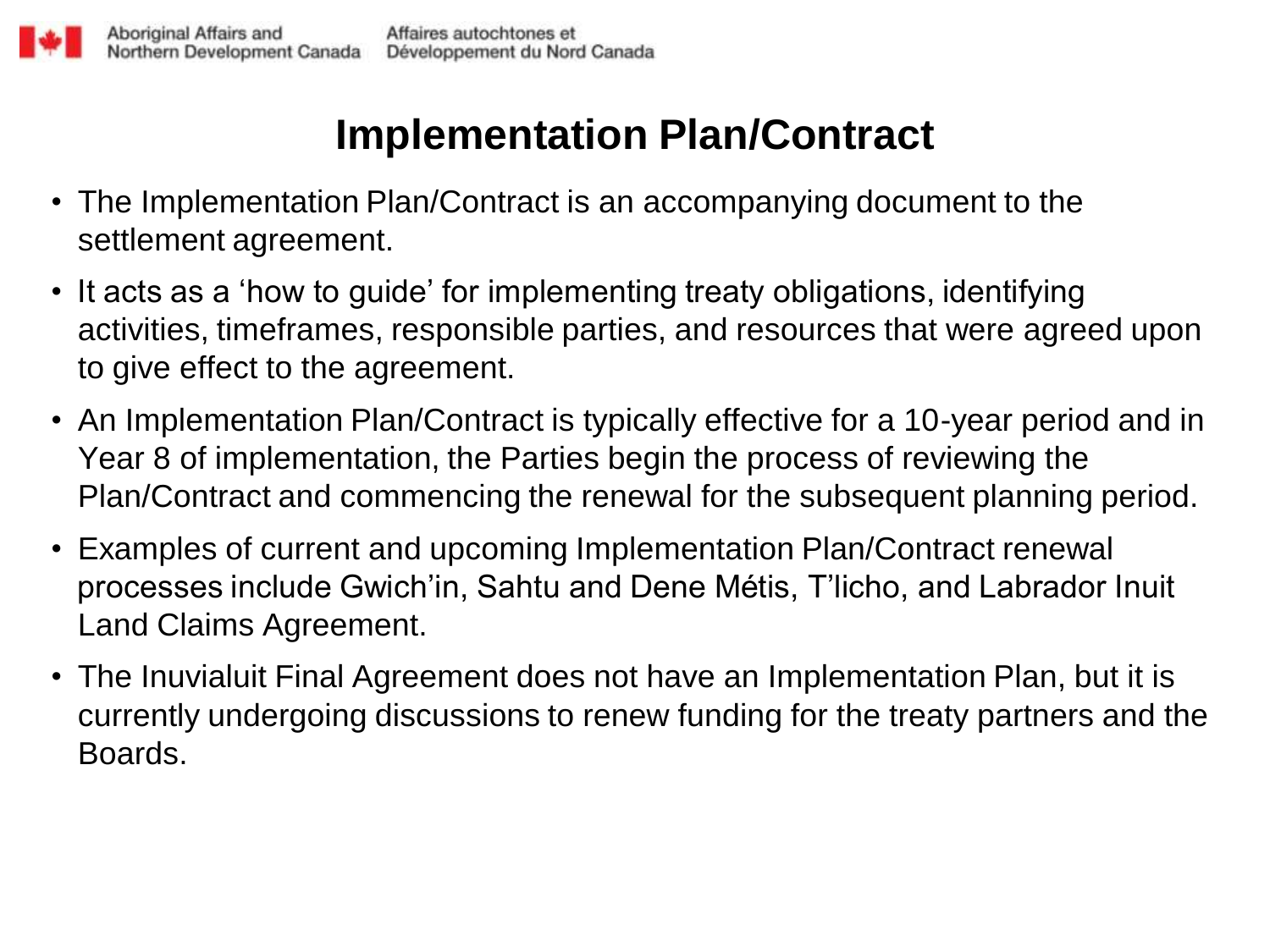# **Implementation Committee/Panel**

- The Implementation Committee/Panel is mandated in the Agreement and consists of representatives from each signatory body.
- The Committee/Panel is used as a forum for relationship building, joint priority setting, overseeing the implementation of the treaty and is the first step in resolving disputes.
- Implementation Committees/Panels meet regularly 2-4 times a year.
- Yukon Umbrella Agreements are an exception because they do not have an Implementation Committee organized by the signatory Parties; rather, there is an informal Implementation Working Group.
- The Inuvialuit Final Agreement is also an exception, as the land claim predates the legal requirement for an Implementation Plan.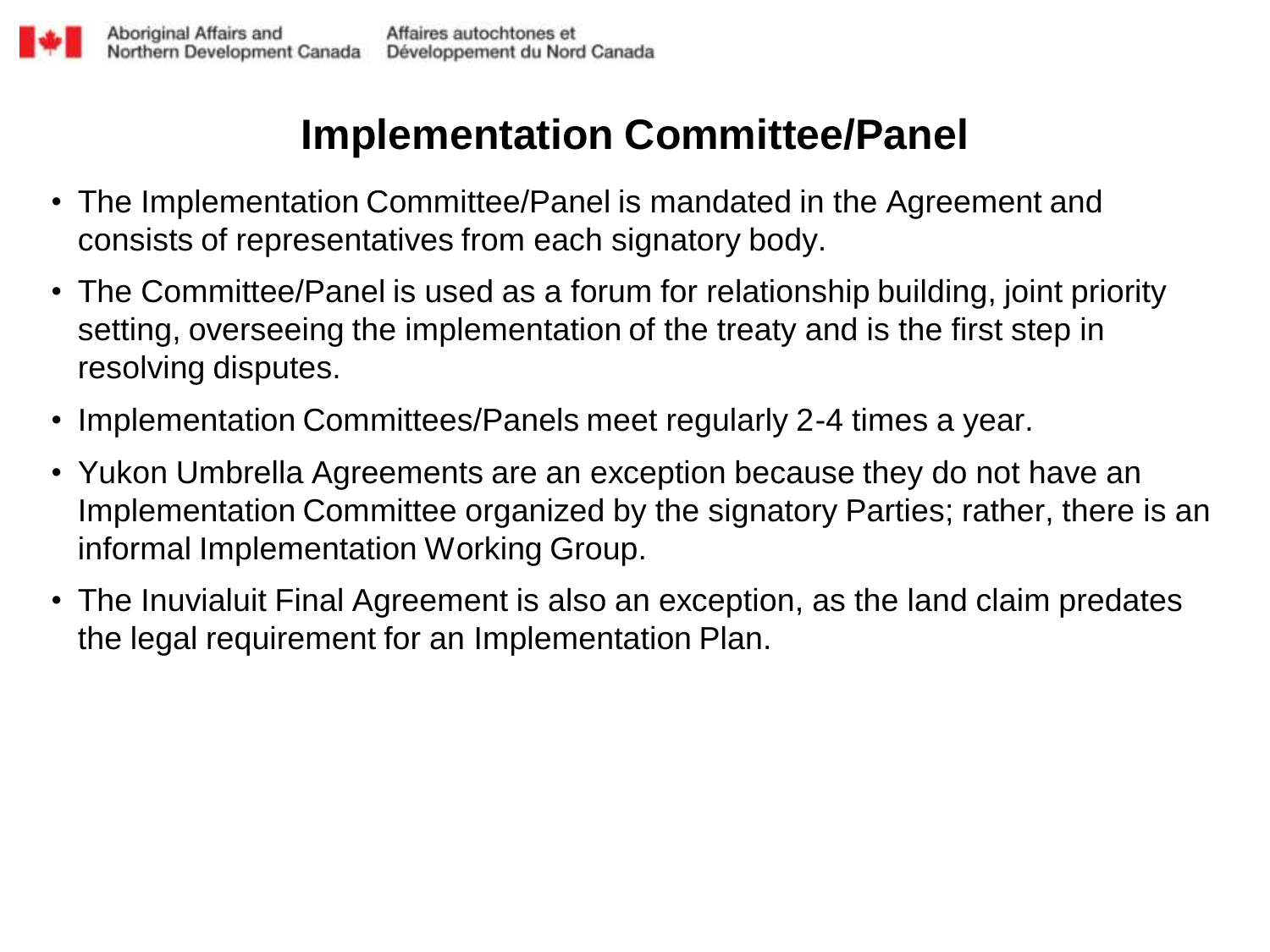# **Funding Modern Treaties**

- A key part of implementation includes providing grants and contribution funding to Aboriginal governments, treaty representatives, and implementing bodies. This varies according to the schedules negotiated in the Agreement and Implementation Plans.
- Some examples include:
	- Pre-Effective Date funding
	- The Anniversary Payment (Capital Transfer Payment)
	- One-Time Implementation Payments
	- Ongoing Implementation Payments
	- Fiscal Financing Agreement or Fiscal Transfer Agreement
	- Own Source Revenue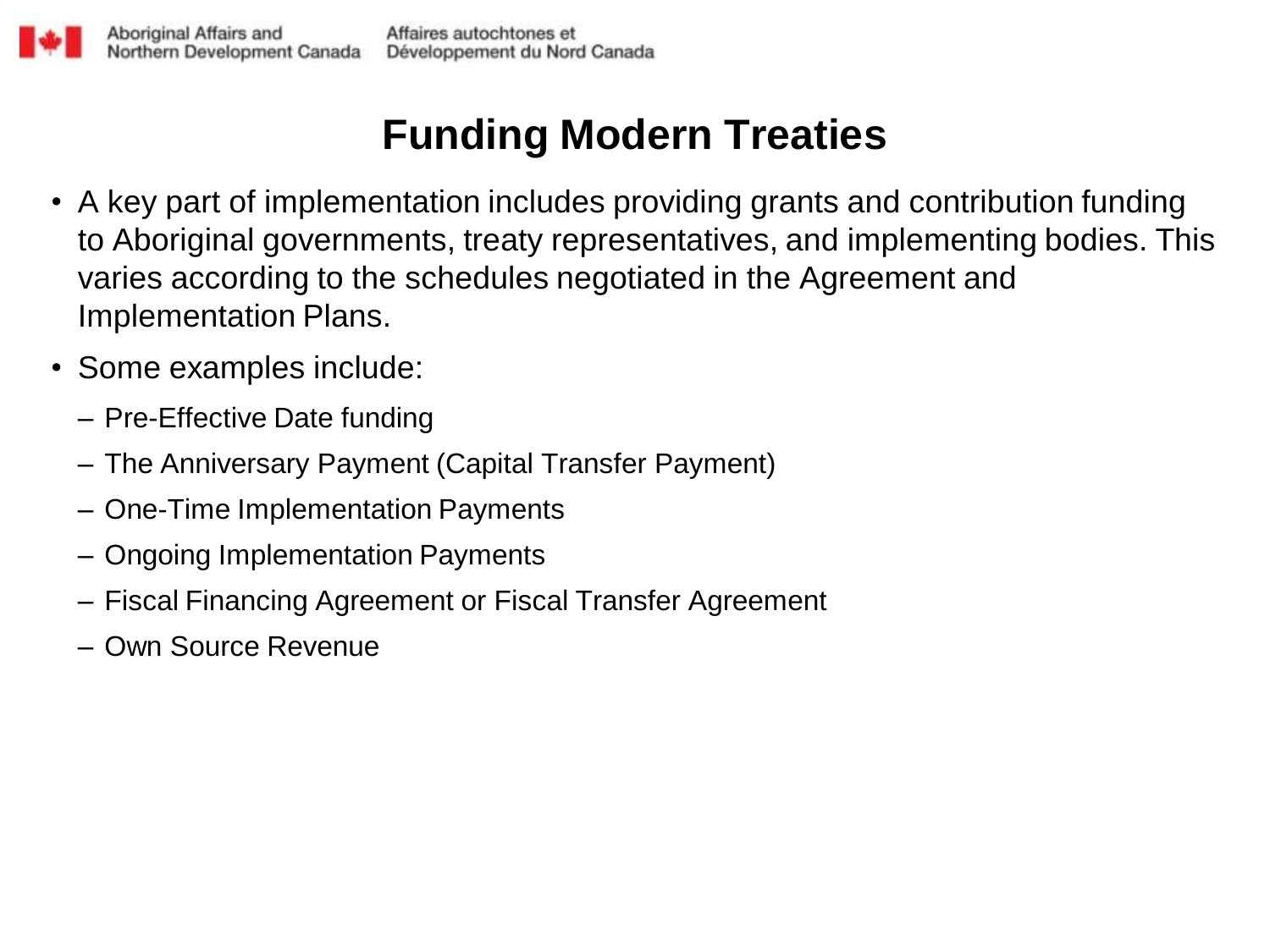

### **Boards**

- Boards are set up as external stakeholders to provide advice and recommendations on specific topics related to the modern treaty.
- Boards address topics such as water, fisheries, wildlife/plants, environmental assessments, and land use planning, but the specific boards created under each treaty differ.
- The Nunavut Land Claims Agreement established five Institutions of Public Governance (IPGs) which oversee management of lands, water, wildlife, and review, evaluate and monitor development activities.
- The Nunavik Inuit Land Claims Agreement established three Institutions of Public Government which oversee management of lands, wildlife, as well as review, evaluate and monitor development activities in the Nunavik Marine Region.
- The Labrador Inuit Land Claims Agreement (LILCA) is unique because the funding for the Boards is tripartite based, meaning the Government of Canada, Government of Newfoundland and Labrador and the Nunatsiavut Government each provide 1/3 of the implementation funding.
- For a variety of reasons, in British Columbia, there are no boards.